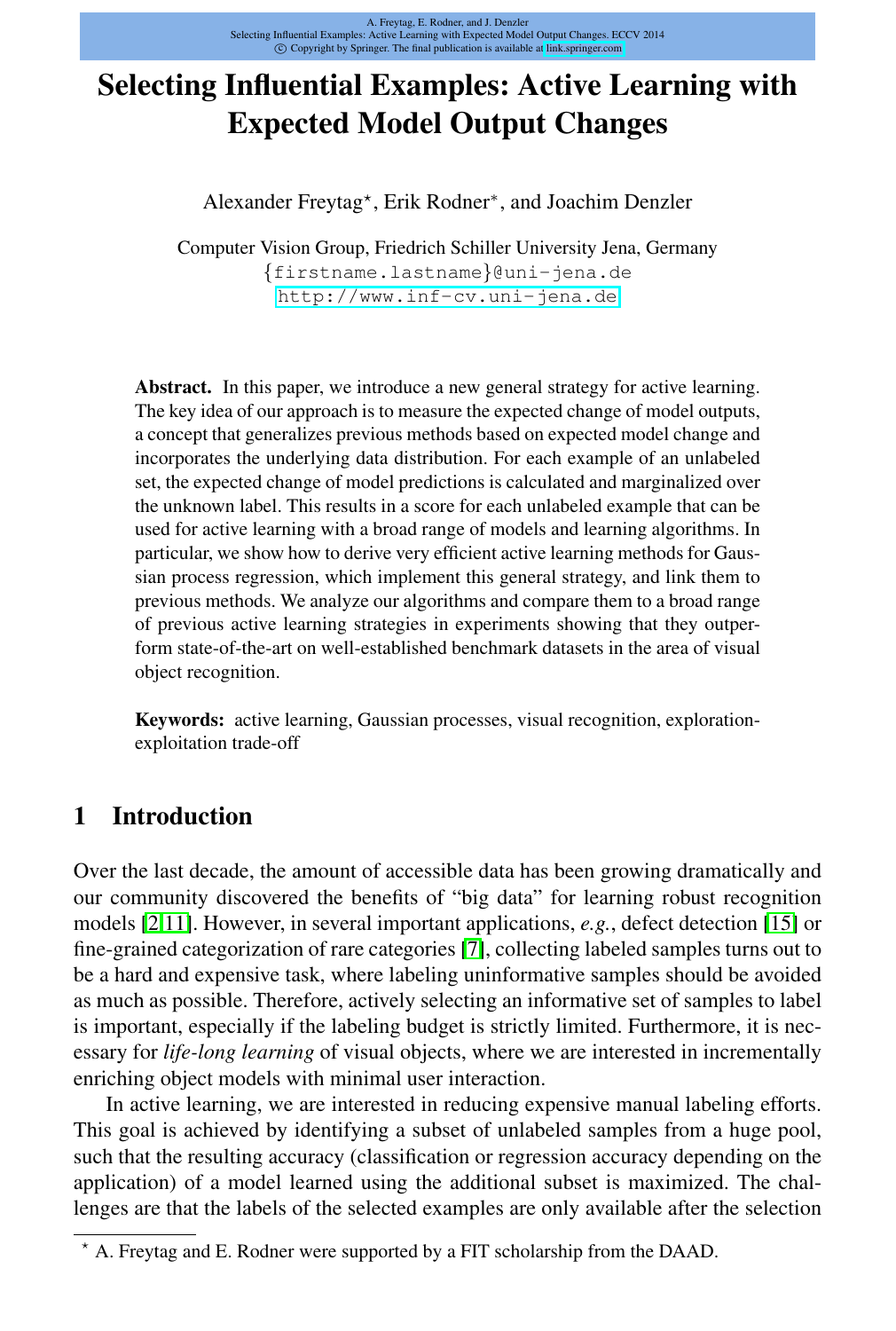

<span id="page-1-0"></span>Fig. 1. Illustration of the active learning strategy introduced in this paper: an initial model is trained from labeled samples (blue and green). Unlabeled samples (gray) are evaluated with respect to the change of model outputs after adding them to the train set. For three exemplary samples (red, orange, and  $\text{pink}$ ), the resulting model output change (MOC) for three different images is visualized. The sample leading to the strongest output change marginalized over all data  $\Omega$  is finally queried.

and that the accuracy for unseen data can not be correctly measured beforehand and a proxy for it needs to be optimized. Although approximations exist based on estimated labels [\[16\]](#page-14-4) or estimated confidence [\[1\]](#page-14-5), they have to perform time-consuming extensive model evaluations and updates. Furthermore, estimating class labels is especially prone to errors in the presence of only few labeled data – which is the working range of nearly all active learning scenarios.

To circumvent these drawbacks, a variety of different strategies has been proposed, which are based on *what one assumes to be important* for higher accuracies, *e.g.*, a rapid exploration of the whole feature space [\[10\]](#page-14-6), the identification of 'hard samples' among unlabeled points with respect to the current model [\[17\]](#page-14-7), or combinations of existing techniques [\[1](#page-14-5)[,4\]](#page-14-8). Although being intuitive in their different ways, none of these strategies can actually guarantee an impact of active learning on future model decisions.

In this paper, we therefore introduce a new general active learning strategy facing the problem by predicting the influence of an unlabeled example on future model decisions. If the unlabeled example is likely to change future decisions of the model when being labeled, it is regarded as an informative sample. An illustration of our strategy is visualized in Fig. [1.](#page-1-0) In the toy example, the final query is likely to change model outputs for a whole set of samples and is therefore preferred over samples which would lead to almost no changes. In summary, the contributions of this paper are two-fold: (1) we present a novel active learning strategy applicable to different applications and models, and (2) we derive an efficient algorithm based on Gaussian process regression from our general strategy.

The active learning strategy most similar to ours is to calculate the expected model change [\[6](#page-14-9)[,20\]](#page-15-0), which is mostly realized by measuring the Euclidean distance between the current model parameters and the expected model parameters after labeling. As we show in this paper, this strategy completely ignores the underlying data distribution, which is not the case for our approach, where we consider the change of model *outputs* instead of model parameters. Our technique is rather general and can be used for several different learning methods; however, we show that in the case of Gaussian process regression (or kernel ridge regression), the expected model output change can be efficiently calculated without learning from scratch. Furthermore, several active learn-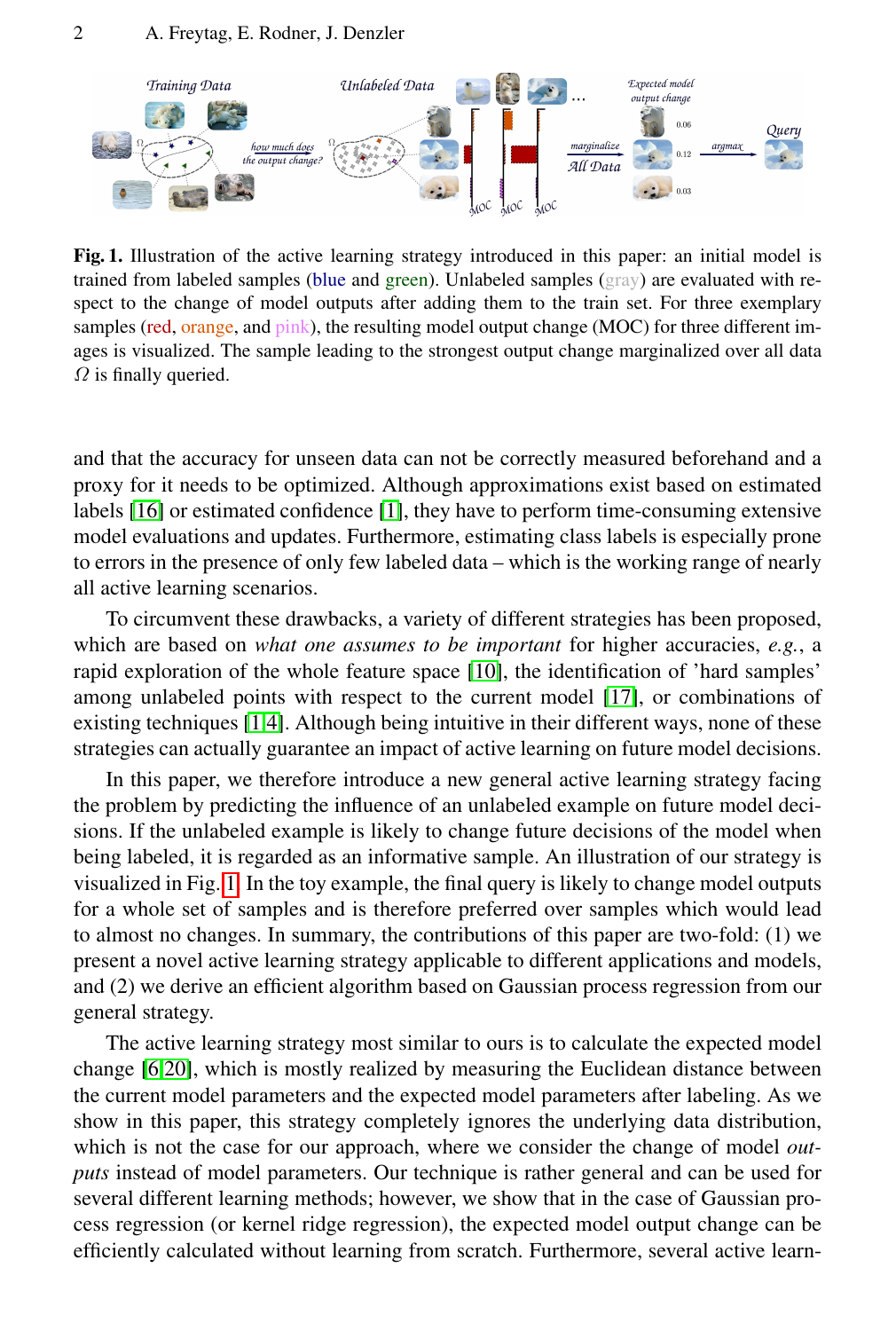

<span id="page-2-0"></span>Fig. 2. Visualizing our active learning technique (EMOC). Figure is best viewed in color and by zooming in. Current classification scores are color coded, and thickness of unlabeled samples corresponds to their active learning scores, with large scores being preferred. You are invited to compare also against results of different strategies given in the supplementary material.

ing methods derived from the new approach are empirically compared with each other and we demonstrate in our experimental evaluation on well-known visual recognition datasets the advantage of expected model output change as a tool for active learning.

Why Yet Another Active Learning Technique? While facing active learning and diving through the enormous amount of great work done in this field, we sought for gaining clarity about which technique to use in which scenario. We investigated several playgrounds, among it a 2D toy example simple on first sight (see Fig. [2](#page-2-0) and supplementary material). To our surprise, the majority of existing approaches struggled heavily due to either a focus too strong on outliers, or poor discovery abilities (see Table 1 in the suppl. mat. for an overview of our findings). The only positive exception, however, performed surprisingly poor in experiments on real-world data. As a consequence, we found the necessity to develop a technique inheriting advantages of previous active learning approaches, *i.e.*, being capable of discovering new clusters of data while being resistant to outliers, and on the same time focusing on regions where unconfident classification boundaries badly need improvements. In the remainder of the paper, we derive our technique from a theoretical position, prove it on real-world data, and, without further anticipating, show here already on the 2D problem that our technique offers the desired properties (see Fig. [2\)](#page-2-0).

After reviewing related work in Sect. [2,](#page-2-1) we derive the main principle of our approach in Sect. [3.](#page-4-0) How to obtain efficient query strategies by utilizing Gaussian process models is shown in Sect. [4](#page-6-0) and fast approximations are derived. Sect. [5](#page-8-0) shows that the typical trick of density weighting in active learning can be motivated as a very rough approximation of our approach. We finally analyze the derived strategies on wellestablished benchmark datasets for visual object recognition in Sect. [6.](#page-9-0)

#### <span id="page-2-1"></span>2 Related Work

As mentioned earlier, active learning techniques aim for selecting samples that lead to the highest improvement in accuracies, or similarly reduce the error as fast as possible. Since accuracies can not be reliably estimated in the absence of test data, multitudes of proxies and heuristics have been developed, which can be grouped into several general strategies. We review a prominent subset of them and list a few representative works.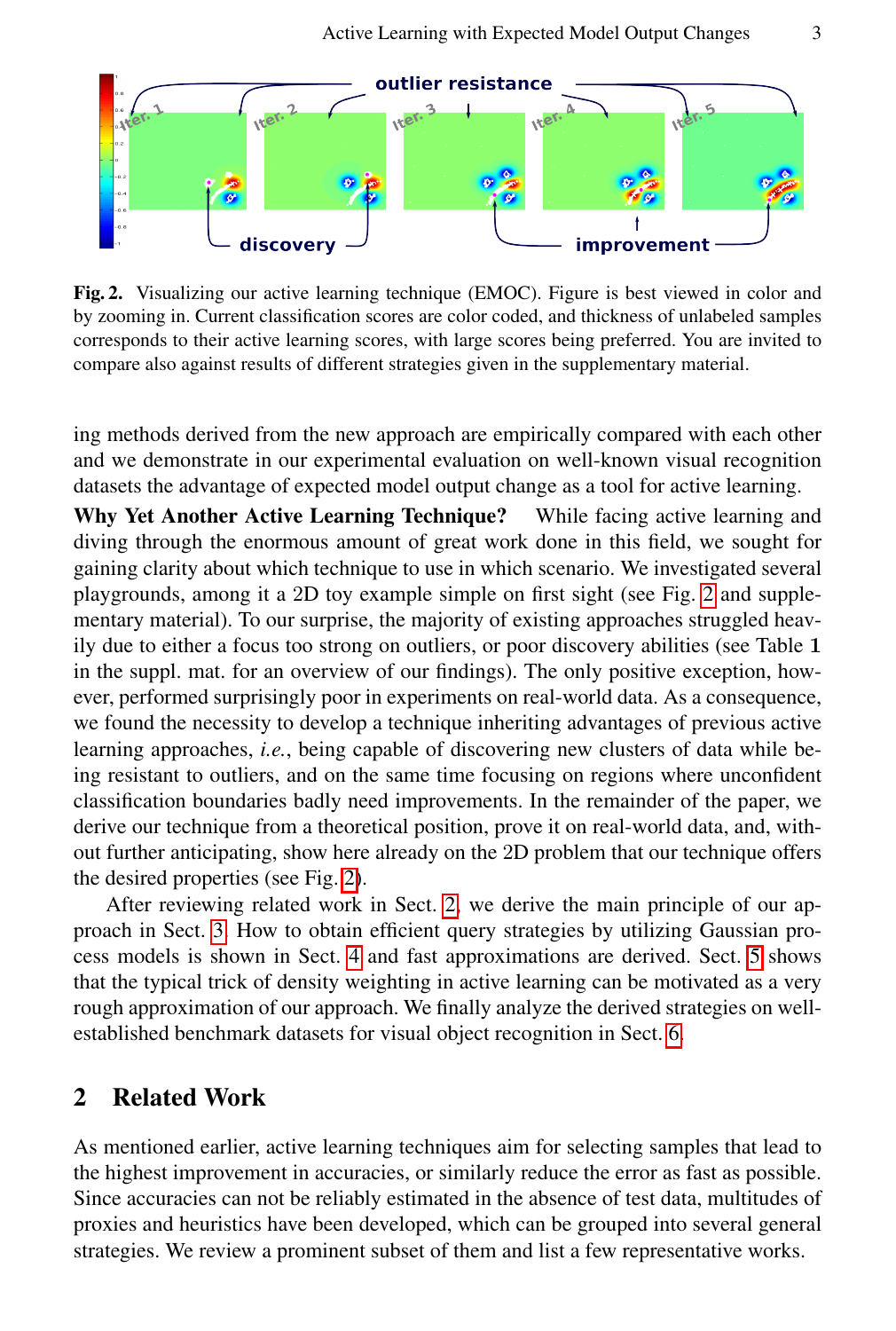**Rapid Exploration** In order to quickly obtain label information for the whole feature space, exploration strategies prefer samples maximally far away from all current training samples, like KFF by [\[1\]](#page-14-5) or the Gaussian process predictive variance [\[10\]](#page-14-6). However, since recognition problems are often characterized by low-dimensional manifolds of the original input space, these techniques often struggle with querying outliers rarely related to the class distribution.

Maximum Uncertainty Similar to exploration, techniques relying on classifier uncertainty aim for selecting samples the current model is most uncertain about. In contrast to the previous strategy, this is done in a supervised manner taking the current model boundaries into account. Exemplary techniques are given in [\[21\]](#page-15-1) and [\[10\]](#page-14-6) for Support Vector Machines (SVM) or Gaussian process classifiers (GP), respectively.

Maximization of Expected Model Change To balance exploration and exploitation and additionally ensure that queried samples affect the current model, techniques in this area favor samples that result in the largest model change after retraining. Since the process of model retraining is costly, techniques had been restricted to parametric models where the model change can be traced back to the change of the gradient of the objective function [\[20\]](#page-15-0). In our earlier work [\[6\]](#page-14-9), we extended this strategy to nonlinear GP regression models by exploiting efficient closed-form updates. However, a theoretical connection to the goal of error reduction is missing and assuming that a large model change results in an acceptable change of predictions is not valid in general.

Reduction of Estimated Classification Error To overcome the previous shortcomings, this strategy directly aims at reducing the unknown classification error of the current model under a specified loss function. The technique most famous here was introduced by [\[16\]](#page-14-4), where the true conditional distribution is approximated with the prediction of the current model, which leads to an expected entropy minimization scheme. Although being closest to the goal of active learning, techniques of this strategy suffer from two drawbacks: (i) they often have to face the computational costs of model retraining for every unlabeled sample and additionally have to evaluate the error on all available data, and (ii) the estimation of unknown labels needed for error evaluations is crucial and prone to errors especially in the presence of only few training data.

Work Most Similar to our Approach The active learning approach we introduce in this paper is located *in between* the general strategies of *Maximization of expected model change* and *Reduction of estimated classification error*. While the first one does not take the actual change of model decisions into account at all, the latter requires perfectly reliable estimates of class labels used for empirical risk estimation. Both drawbacks are less present in our strategy. Additionally, we show that the density re-weighting technique introduced by [\[19\]](#page-15-2) can be derived as an approximation of our proposed method. Furthermore, [\[22\]](#page-15-3) present a technique to actively pick unlabeled nodes in a CRF to improve semantic segmentation quality based on the amount of CRF nodes flipping their state, which is generalized in our approach as well. For the choice of a GP regression model, we show how to transfer the work in [\[6\]](#page-14-9) to our approach, which thereby additionally exploits the density information available in unlabeled data.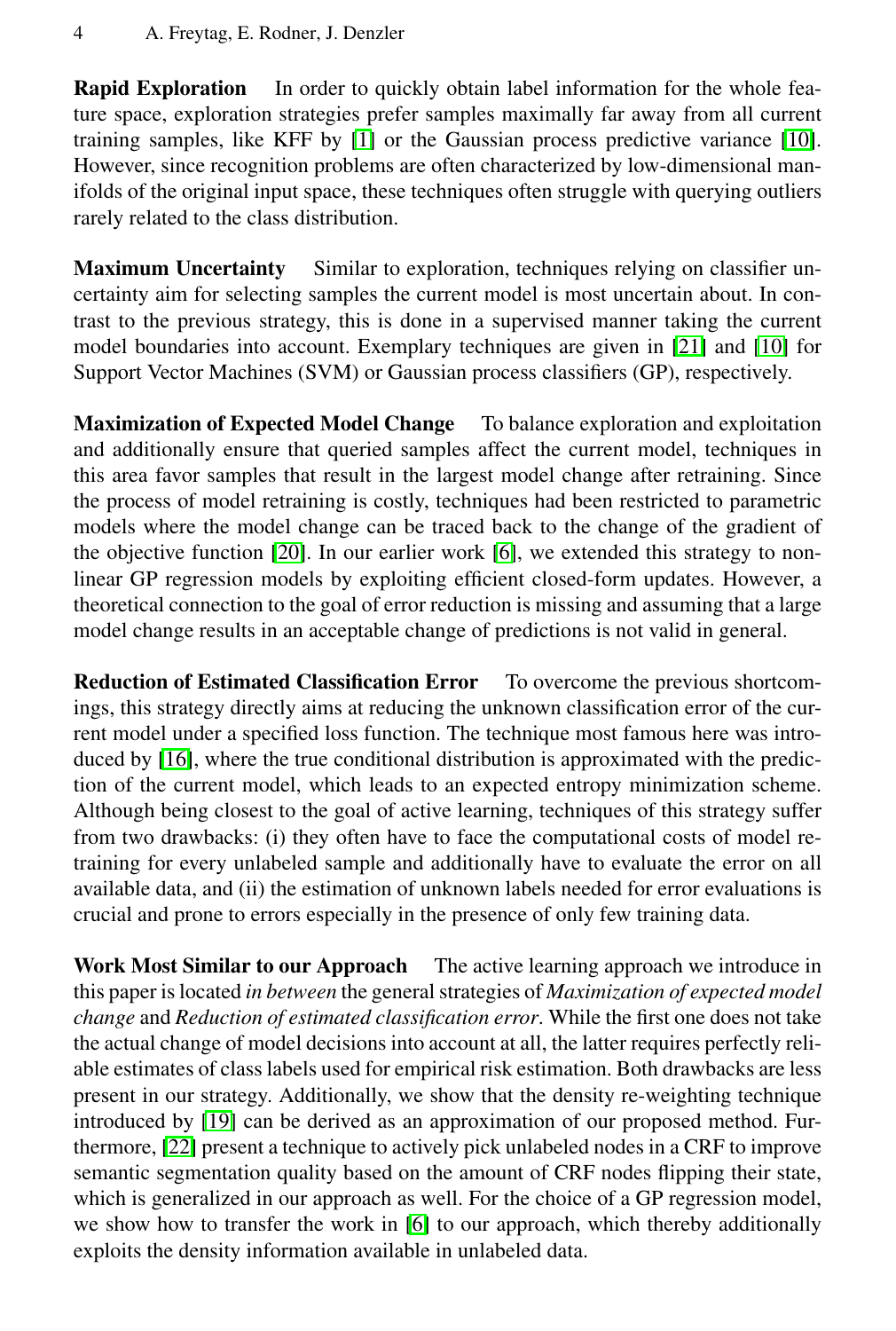## <span id="page-4-0"></span>3 Expected Model Output Change (EMOC)

In pool-based active learning, a set  $\mathcal{L} \in \Omega^n$  of n labeled examples with labels  $y \in \mathcal{Y}^n$ and a set  $\mathfrak{U} \subset \Omega$  of unlabeled examples is given from a problem domain  $\Omega$  and an algorithm should select an example  $x' \in \mathfrak{U}$  to be labeled by an annotator, *i.e.*, assigned an output value  $y' \in \mathcal{Y}$ . The selection aims at improving the accuracy of a model  $f: \Omega \to \mathcal{Y}$  (*e.g.*, a classifier for  $\mathcal{Y} = \{-1, 1\}$  or a regressor for  $\mathcal{Y} = \mathbb{R}$ ) learned by the given training data. In this paper, we deal with selecting one example at a time also known as myopic active learning.

As reviewed in the last section, several quite different active learning strategies exist. However, what we ultimately look for are high accuracy models with less annotated data, *i.e.*, we should select unlabeled examples  $x'$  that lead to the maximum increase in accuracy when being labeled and used to improve the current predictor. Unfortunately, we can never precisely predict the change in accuracy after adding a sample to the labeled pool in advance<sup>[1](#page-4-1)</sup>. Therefore, we would like to raise the question: *Given a pool of unlabeled samples – some of them changing your model* outputs *when being labeled and added, others do not change anything – which one would you query?*

In absence of further knowledge, we argue that examples that lead to high expected model output changes should be queried. Therefore, we consider *how strongly a new sample*  $x'$  influences the model decisions marginalized over all possible inputs  $x ∈ Ω$ and over its yet unknown output  $y' \in \mathcal{Y}$ :

<span id="page-4-2"></span>
$$
\Delta f(\boldsymbol{x}') = \mathbb{E}_{\boldsymbol{y}' \in \mathcal{Y}} \mathbb{E}_{\boldsymbol{x} \in \Omega} \bigg( \mathcal{L} \left( f_{(\mathfrak{L}, \boldsymbol{y})}(\boldsymbol{x}), f_{([\mathfrak{L}, \boldsymbol{x}'], [\boldsymbol{y}, \boldsymbol{y}'])}(\boldsymbol{x}) \right) \bigg) , \qquad (1)
$$

where  $f_{(\cdot,\cdot)}$  is a model trained from labeled data and  $\mathcal L$  is a loss function measuring the difference between model outputs. In the following, we skip the dependency of  $\mathfrak{L}, y, x'$ and y' on f in the notation and instead write  $f(x)$  and  $f'(x)$  for models before and after including  $(x', y')$  as additional training sample:

$$
\Delta f(\boldsymbol{x}') = \int_{\mathcal{Y}} \left( \int_{\Omega} \mathcal{L}(f(\boldsymbol{x}), f'(\boldsymbol{x})) \ p(\boldsymbol{x}) \, d\boldsymbol{x} \right) p(y'|\boldsymbol{x}') \, dy'.
$$

The active learning algorithm we propose evaluates  $\Delta f(x')$  for all unlabeled examples  $x' \in \mathfrak{U}$  and selects the example with the maximum value. In the following, we motivate the usefulness of this strategy for active learning and derive a specific algorithm from it by defining probability estimators, loss functions, and model classes.

**EMOC Is an Upper Bound for Loss Reduction** Using EMOC for active learning can be motivated as an upper bound for the expected loss reduction. The additional assumption we need is that the loss function  $\mathcal L$  obeys the following triangle inequality for  $a, b, c \in \mathcal{Y}$ :

$$
\mathcal{L}(a,b) \le \mathcal{L}(a,c) + \mathcal{L}(c,b) \tag{2}
$$

<span id="page-4-1"></span> $<sup>1</sup>$  Note that we can not even precisely measure the accuracy of our system before the update and instead have to rely on</sup> approximations based on validation and test sets.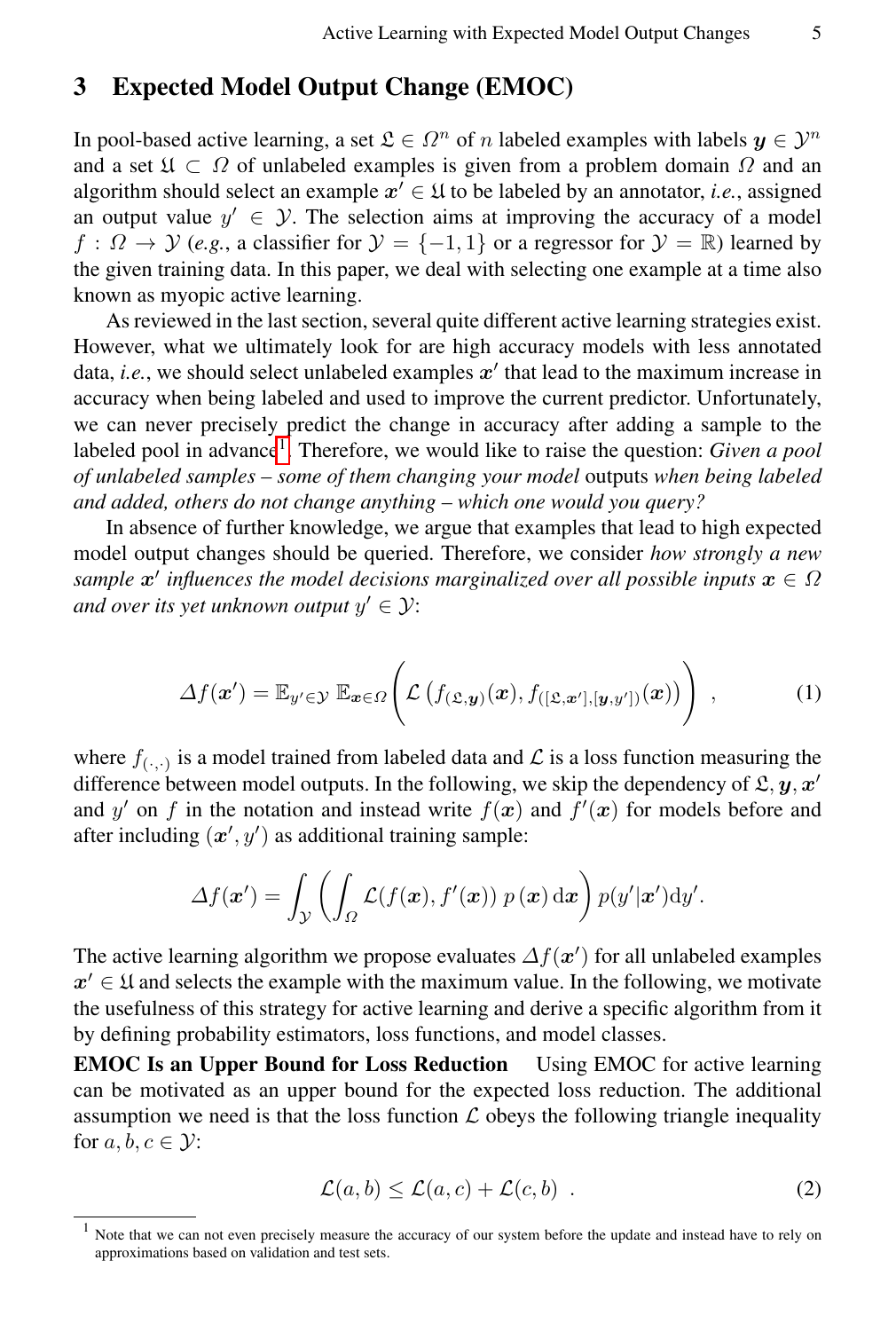Furthermore, we assume that the model  $q(x)$  learned from all possible data of the problem domain  $\Omega$  exists<sup>[2](#page-5-0)</sup> and that

$$
\epsilon_f = \mathbb{E}_{\mathbf{x} \in \Omega} \left( \mathcal{L} \left( f(\mathbf{x}), g(\mathbf{x}) \right) \right) , \tag{3}
$$

is giving us an error measure for  $f$ . The expected decrease in loss for  $f'$  can now be defined as  $\Delta \epsilon = \mathbb{E}_{y' \in \mathcal{Y}} (\epsilon_f - \epsilon_{f'})$  and the following shows that the expected model output change defined in Eq. [\(1\)](#page-4-2) is an upper bound [\[22\]](#page-15-3):

$$
\Delta \epsilon = \mathbb{E}_{y' \in \mathcal{Y}} \mathbb{E}_{\boldsymbol{x} \in \Omega} \left( \mathcal{L}(f(\boldsymbol{x}), g(\boldsymbol{x})) - \mathcal{L}(f'(\boldsymbol{x}), g(\boldsymbol{x})) \right) \leq \mathbb{E}_{y' \in \mathcal{Y}} \mathbb{E}_{\boldsymbol{x} \in \Omega} \left( \mathcal{L}(f(\boldsymbol{x}), f'(\boldsymbol{x})) \right) = \Delta f(\boldsymbol{x}').
$$

It is impossible to directly maximize the loss reduction term on the left-hand side for active learning, because q is unknown. Therefore, our active learning methods search for the unlabeled example  $x'$  with highest upper bound in loss reduction given by EMOC. It should be noted that this of course does not guarantee a proper decrease in the loss, but it at least does not limit it in advance by selecting examples that do not change model outputs at all.

**Possible Choices for**  $\mathcal{L}(\cdot, \cdot)$  and  $p(x)$  The choice of  $\mathcal{L}$  naturally complies with the problem settings faced. The absolute difference  $|f(x) - f'(x)|$  in model response is well suited for regression tasks with continuous output values. For classification tasks, where  $\mathcal Y$  is a discrete set, the common choice for measuring model output changes would be the classification loss, where  $\mathcal{L}(a, b)$  is 1 for  $a \neq b$  and zero everywhere else. However, we will see that for classification decisions based on thresholding underlying continuous model outputs, simpler losses can be used that avoid estimating a threshold (Sect. S1 in the supplementary material). Marginalization over  $y'$  is done by computing estimates based on the current model output and we discuss the details in the next section. In the future, we are planning to investigate also losses suitable for multi-class classification tasks.

What remains is how to model the probability distribution over the input space in practice, *i.e.*, how to specify  $p(x)$ . Since we only have access to the set  $S = \mathfrak{L} \cup \mathfrak{U}$  of labeled examples  $\mathfrak L$  and unlabeled examples  $\mathfrak U$ , we approximate  $p(x)$  with the empirical density distribution:

<span id="page-5-1"></span>
$$
p(\boldsymbol{x}) \approx \frac{1}{|\mathcal{S}|} \sum_{\boldsymbol{x}_j \in \mathcal{S}} \delta(\boldsymbol{x} - \boldsymbol{x}_j) \tag{4}
$$

where  $\delta(x)$  is the Dirac function. Note that this implies a representative data distribution in  $S$ , which however is one of the main assumptions for active learning. In summary, EMOC scores (see Eq. [\(1\)](#page-4-2)) for models with continuous outputs can be calculated based on empirical estimates for given data by:

$$
\Delta f(\boldsymbol{x}') = \mathbb{E}_{y' \in \mathcal{Y}} \left( \frac{1}{|\mathcal{S}|} \sum_{\boldsymbol{x}_j \in \mathcal{S}} |f(\boldsymbol{x}_j) - f'(\boldsymbol{x}_j)| \right) , \qquad (5)
$$

independent of the learning algorithm for  $f$ .

<span id="page-5-0"></span><sup>&</sup>lt;sup>2</sup> For classification, we need this requirement for g because the label space is not R. However, for regression, we could even assume that  $g$  is the ground-truth function.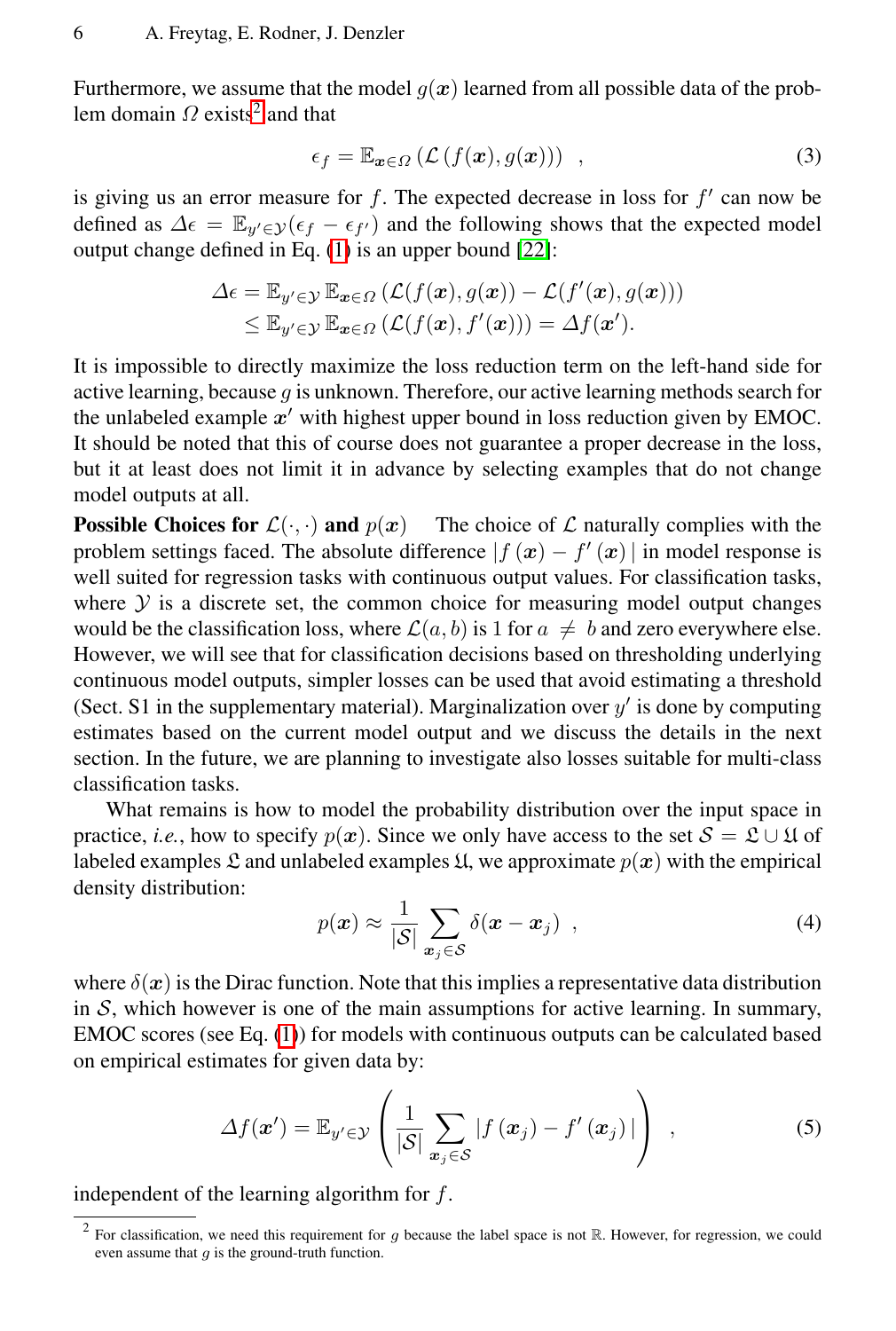## <span id="page-6-0"></span>4 Efficient EMOC with GP Regression

Our active learning strategy introduced in the previous section applies to a broad span of possible models and a naive approach to calculate the scores is to train a new predictor  $f'$  for each unlabeled example  $x' \in \mathfrak{U}$  by adding the example to the training set, retrain the predictor, and evaluate it on the whole set of examples given. In the following, we show that this is not necessary when using Gaussian process regression models. Furthermore, we also show how the marginalization over  $y'$  can be directly done.

Gaussian process regression is a kernel approach with the following decision function:

<span id="page-6-1"></span>
$$
f(\boldsymbol{x}) = \sum_{i=1}^{n} \alpha_i \kappa(\boldsymbol{x}_i, \boldsymbol{x}) = \boldsymbol{\alpha}^T \boldsymbol{k}(\boldsymbol{x})
$$
 (6)

where  $\kappa$  is a given kernel function. The weight vector  $\alpha$  of the model is the result of kernel ridge regression and given by  $(K + \sigma_n^2 \cdot I)^{-1} y$ , where K is the kernel matrix of the training set  $\mathfrak{L}, \mathbf{y}$  is the vector of outputs of  $\mathfrak{L}$ , and  $\sigma_n^2$  their assumed noise variance [\[13\]](#page-14-10). For the model in Eq. [\(6\)](#page-6-1), the influence of a new sample on all possible predictions can therefore be computed as follows:

$$
\Delta f(\boldsymbol{x}') = \mathbb{E}_{y' \in \mathcal{Y}} \left( \frac{1}{|\mathcal{S}|} \sum_{\boldsymbol{x}_j \in \mathcal{S}} |\boldsymbol{k}(\boldsymbol{x}_j)^{\mathrm{T}} \boldsymbol{\alpha} - \bar{\boldsymbol{k}}(\boldsymbol{x}_j)^{\mathrm{T}} \bar{\boldsymbol{\alpha}}| \right)
$$

$$
= \mathbb{E}_{y' \in \mathcal{Y}} \left( \frac{1}{|\mathcal{S}|} \sum_{\boldsymbol{x}_j \in \mathcal{S}} |\bar{\boldsymbol{k}}(\boldsymbol{x}_j)^{\mathrm{T}} \left( \begin{bmatrix} \boldsymbol{\alpha} \\ 0 \end{bmatrix} - \bar{\boldsymbol{\alpha}} \right) | \right)
$$

where  $\bar{k}(x) = [k(x) \quad \kappa(x',x)]$  and  $\bar{\alpha} = \bar{K}^{-1} \begin{bmatrix} y \\ y' \end{bmatrix}$  $y'$ is the updated weight vector computed using the regularized kernel matrix  $\bar{\mathbf{K}}$  of  $\mathcal{L} \cup \{\mathbf{x}'\}.$ 

Efficient Model Updates Instead of computing expected model output changes from scratch by retraining the model with each unlabeled example, GP regression allows us to compute the new model and therefore also the change  $\Delta \alpha$  of model coefficients efficiently and in closed form for a given output  $y'$ :

<span id="page-6-2"></span>
$$
\Delta \alpha = \begin{bmatrix} \alpha \\ 0 \end{bmatrix} - \bar{\alpha} = \frac{y' - \mathbf{k}^{\mathrm{T}} \alpha}{\sigma_{f_*}^2 + \sigma_n^2} \begin{bmatrix} (\mathbf{K} + \sigma_n^2 \cdot \mathbf{I})^{-1} \mathbf{k} \\ -1 \end{bmatrix},
$$
(7)

where  $\sigma_{f_*}^2$  is the predictive variance of  $x'$  and  $k$  is the vector of pairwise kernel values of the training set and  $x'$ . A proof is given in [\[6\]](#page-14-9) and is based on block-wise matrix inversion. Please note that similar derivations for linear models are also possible and known for several decades [\[12\]](#page-14-11).

EMOC for Classification with Label Regression With GP regression as an illustrative example, we focused on models with a continuous output. For classification, we assume the final output to be obtained by maximizing a given  $p(y \mid f(x))$ . In fact, a prominent set of popular models used for binary classification, such as SVMs [\[18\]](#page-14-12),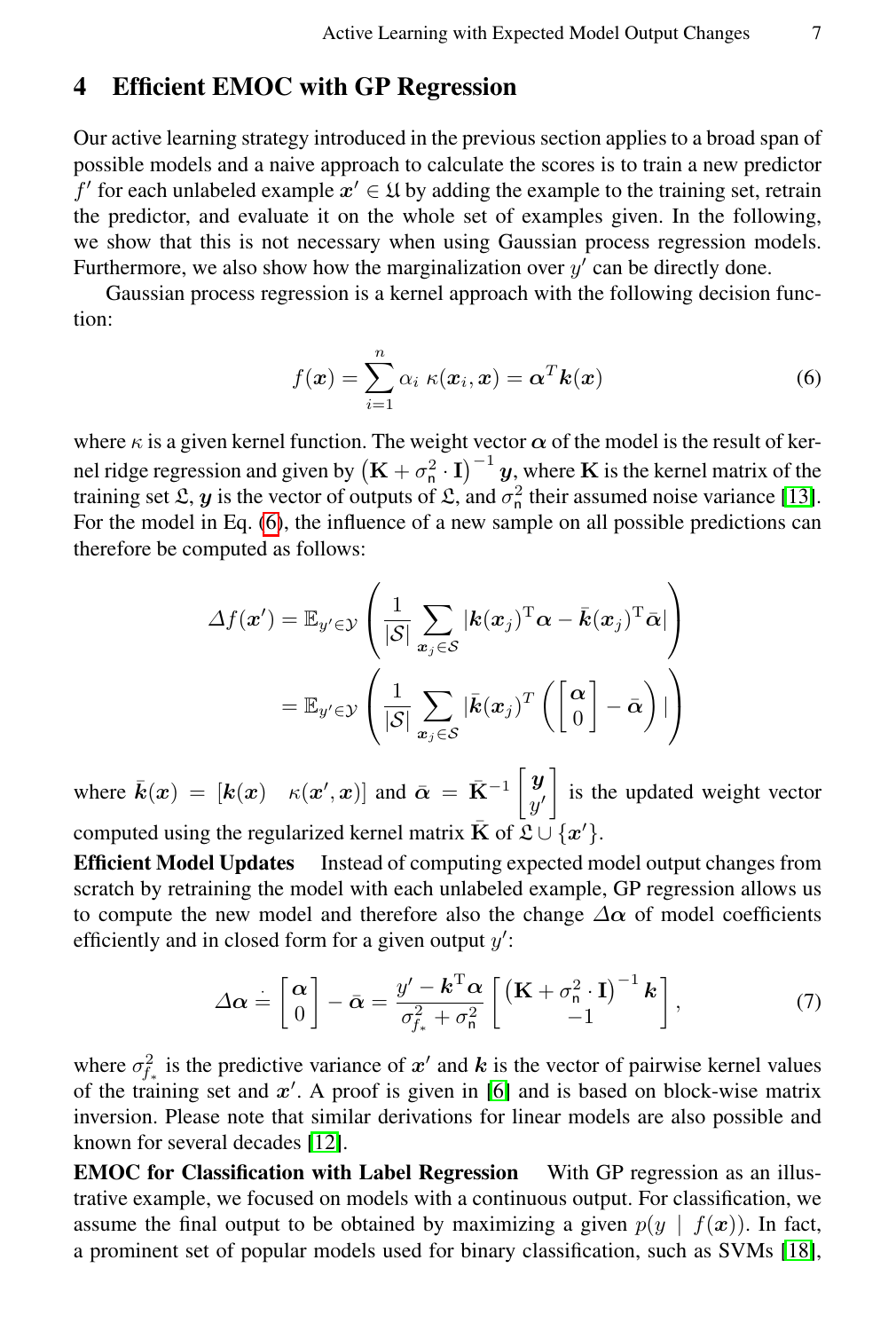GP-regression [\[13\]](#page-14-10), or LDA [\[9\]](#page-14-13), first compute continuous scores for test samples which are then transformed to discrete responses, *e.g.*, by comparing against an applicationspecific threshold. For the case of GP classification, using GP regression scores as proposed by [\[10\]](#page-14-6) leads to treating outputs as continuous values with Gaussian random noise and allows for skipping approximate inference necessary for direct GP classification [\[13\]](#page-14-10). Since we focus on binary classification settings in the rest of this paper, we argue to compute model output changes directly on the continuous scores, which reflects the non-ordinal nature of these models, avoids tricky threshold determinations, and will also be important to develop a fast version of our active learning algorithms. Furthermore, we will see in the experiments that label regression leads to an even better classification performance than proper classification models with approximate inference (supplementary material, Sect. S1).

Although our computed model output changes are based on continuous scores, the labels y' are still binary, *i.e.*,  $y' \in \{-1, 1\}$ , and we need a method to compute the expectation with respect to  $y'$  in Eq. [\(1\)](#page-4-2). We know that the output of GP regression is not only a deterministic estimate but rather a predictive Gaussian distribution with mean  $f(x')$  and variance  $\sigma_{f_*}^2$ . Therefore, we compute  $p(y' = 1 | x')$  by calculating the probability that a sample from this distribution is positive, which directly corresponds to the manner in which classification decisions are done in  $[10]<sup>3</sup>$  $[10]<sup>3</sup>$  $[10]<sup>3</sup>$  $[10]<sup>3</sup>$ . This probability can be calculated in closed form:

<span id="page-7-1"></span>
$$
p(y'=1|\mathbf{x}') = \frac{1}{2} - \frac{1}{2} \cdot \text{erf}\left(-\frac{f(\mathbf{x}')}{\sqrt{2\sigma_{f_*}^2}}\right)
$$
(8)

using the error function erf( $z$ ) and is related to the cumulative Gaussian noise model presented by [\[13\]](#page-14-10). In summary, the inner part of  $\Delta f(x')$  is evaluated using Eq. [\(7\)](#page-6-2) for  $y' = 1$  as well as  $y' = -1$ , and both values are used to compute a weighted average using the probability in Eq. [\(8\)](#page-7-1).

Fast Approximated EMOC Even with the efficient model updates presented, we have to compute  $\bar{k}(x_j)^T \Delta \alpha$  for every unlabeled example  $x_j$ , which can be a huge computational burden for large sets of unlabeled examples. Fortunately, the computation time necessary to evaluate EMOC can be significantly reduced by the following approximation:

$$
\Delta f(\boldsymbol{x}') = \mathbb{E}_{\boldsymbol{y}' \in \mathcal{Y}} \Big( \frac{1}{|\mathcal{S}|} \sum_{\boldsymbol{x}_j \in \mathcal{S}} |\bar{\boldsymbol{k}}(\boldsymbol{x}_j)^T \Delta \boldsymbol{\alpha}| \Big) \tag{9}
$$

$$
\leq \mathbb{E}_{y' \in \mathcal{Y}} \Big( \frac{1}{\mathcal{S}} \sum_{x_j \in \mathcal{S}} \bar{k}(x_j)^T \mathrm{abs}(\Delta \alpha) \Big) \tag{10}
$$

where abs( $\cdot$ ) denotes element-wise absolute value. Since the model change  $\Delta \alpha$  itself is independent of  $x_j$ , we can write this in short form as

$$
\Delta f_{\text{fast}}(\boldsymbol{x}') = \mathbb{E}_{\boldsymbol{y}'} \Biggl( \sum_{i=1}^{n+1} \Bigl( |\Delta \alpha_i| \frac{1}{\mathcal{S}} \sum_{\boldsymbol{x}_j \in \mathcal{S}} \kappa(\boldsymbol{x}, \boldsymbol{x}_j) \Bigr) \Biggr). \tag{11}
$$

<span id="page-7-0"></span> $3 \text{ A}$  more sophisticated estimation might also marginalize over possible thresholds, and future work should focus on integrating this aspect efficiently.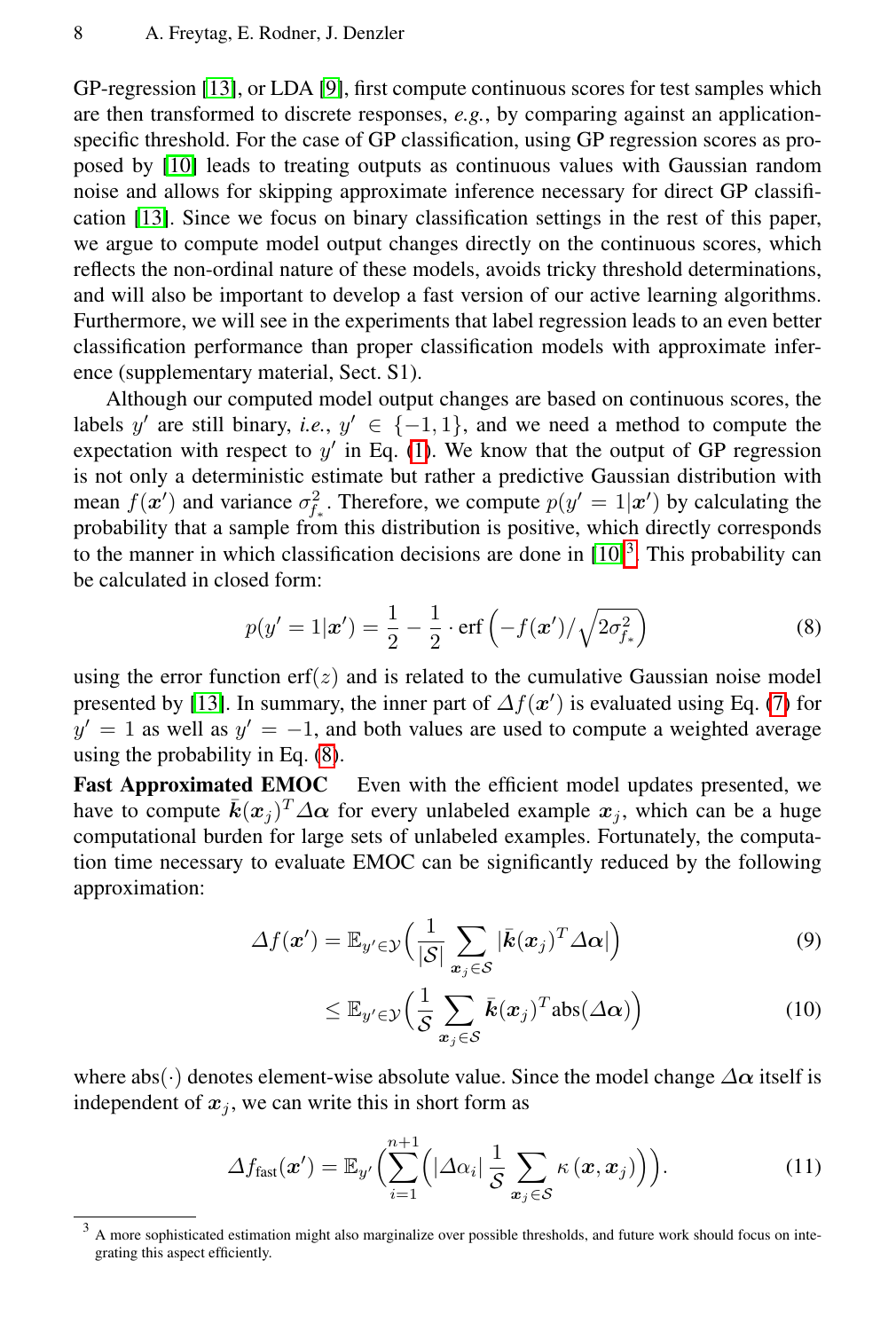The computational benefit of the approximation introduced above is two-fold: (i) the asymptotic runtime reduces (see Table [2\)](#page-12-0), and (ii) instead of demanding the kernel matrix consisting of kernel values between every two samples of  $S$ , computing the approximated version only needs the resulting row sums. Additionally, note that the approximation has an interesting interpretation: the right-hand side can be seen as a Parzen density estimation

<span id="page-8-1"></span>
$$
PDE(\boldsymbol{x}; \mathcal{S}) \propto \frac{1}{|\mathcal{S}|} \sum_{\boldsymbol{x}_j \in \mathcal{S}} \kappa(\boldsymbol{x}, \boldsymbol{x}_j)
$$
(12)

of each of the corresponding training samples estimated with both labeled and unlabeled data ( $S = \{ \mathfrak{L} \cup \mathfrak{U} \}$ ). Therefore, the changes of model coefficients are weighted with respect to the data likelihood, *i.e.*, an outlier with a high change in  $\alpha$  should not have a huge impact on EMOC and therefore also not on the selection process during active learning. Note that kernel density estimation takes place in a possibly high-dimensional input space, however, we have not seen any issues with respect to the curse of dimensionality in our experiments.

## <span id="page-8-0"></span>5 Density Weighting as a Special Case of EMOC

In the following section, we do not propose any novel method, but show that a further approximation of the EMOC principle leads to density-weighted queries [\[19\]](#page-15-2). This connection emphasizes the importance of density weighting for active learning in general, which will be further studied in our experiments. Density weighting has been known for quite a while for active learning, but to the best of our knowledge, we are the first ones presenting it as an approximation of a very general active learning strategy.

Let us now denote the vector containing density values of all labeled samples with  $p_{\mathcal{L}} : p_{\mathcal{L}}^{(i)} = \text{PDE}(\mathbf{x}_i; \mathcal{S})$  and let further be  $p_{\mathbf{x}'} = \text{PDE}(\mathbf{x}'; \mathcal{S})$  the data density value of the new sample. We can then even further approximate  $\Delta f_{\text{fast}}({\bm{x}}')$ :

$$
\Delta f_{\text{fast}}(\boldsymbol{x}') = \mathbb{E}_{y'}\left( \left| \Delta \boldsymbol{\alpha}^{\mathrm{T}} \cdot \begin{bmatrix} \boldsymbol{p}_{\mathfrak{L}} \\ p_{\boldsymbol{x}'} \end{bmatrix} \right| \right) \tag{13}
$$

<span id="page-8-2"></span>
$$
\leq \mathbb{E}_{y'}\left(\left\|\Delta\alpha\right\|_{1}\cdot\left\|\left[\frac{p_{\mathfrak{L}}}{p_{x'}}\right]\right\|_{1}\right) \tag{14}
$$

<span id="page-8-3"></span>
$$
\propto \mathbb{E}_{y'}\Big(||\Delta\alpha||_1 \cdot |p_{x'}|\Big) , \qquad (15)
$$

where we used the fact that only terms depending on  $x'$  are important for the selection process during active learning.

Consequently, we notice that this very rough and simplified approximation of our proposed active learning strategy is equivalent to taking queries based on expected model change, *e.g.*, using [\[6\]](#page-14-9), and to multiply the scores with a Parzen density estimate of the corresponding unlabeled sample. This indeed seems intuitive, since we now can ensure that the samples being queried not only affect the model, but are also likely to occur in dense regions of the space with respect to our current subspace of interest.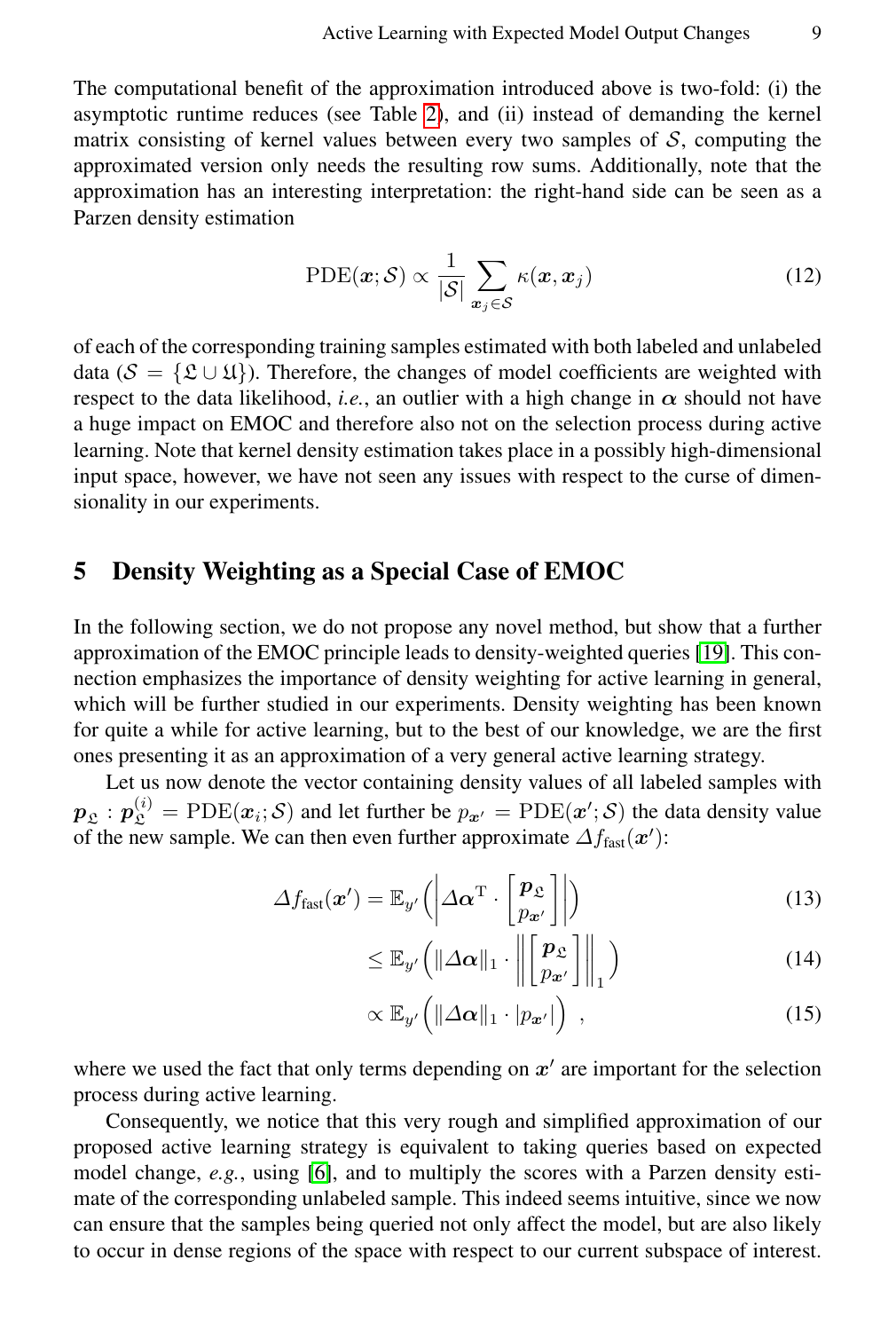Note that in contrast to [\[6\]](#page-14-9), we marginalize over  $y'$  instead of using only the most likely  $y'$  as proposed by the authors.

Extension to Arbitrary Query Strategies Based on the previous ideas, we will use the following straight-forward replacements of arbitrary query strategies<sup>[4](#page-9-1)</sup>  $\mathcal{Q}(x)$  in order to integrate the data density:

$$
\mathcal{Q}^*(\mathbf{x}) = p_{\mathbf{x}} \cdot \mathcal{Q}(\mathbf{x}) \tag{16}
$$

The suggested replacement is a heuristic, which is easy to apply and motivated by our approach. We thereby ensure that samples of high density areas<sup>[5](#page-9-2)</sup> are preferred over outliers from non-important, sparse regions. We show in our experiments that this modification improves the performance of previous active learning methods and therefore also offers a fairer comparison to our new active learning methods based on expected model output change.

Note that the idea for density-based re-weighting of query scores was already introduced in [\[19\]](#page-15-2) for the task of sequence labeling. However, the authors proposed it as a heuristic without a clear theoretical motivation and simply note that they would *recommend it in practice*. In contrast to that, we place this technique in a proper theoretical background by deriving it as a special approximation of the more general active learning approach introduced in this paper. Furthermore, the Parzen estimates in Eq. [\(12\)](#page-8-1) use all the given samples  $S = \{ \mathfrak{L} \cup \mathfrak{U} \}$  in contrast to  $S = \mathfrak{U}$  as proposed in [\[19\]](#page-15-2). This is reasonable, since (1) density estimates do not have to be adapted during the query process, which naturally changes  $\mathfrak U$  and (2) we estimate densities for the actual problem setting, *i.e.*, we rely on all information and data we have and not only on an arbitrary subset.

## <span id="page-9-0"></span>6 Experimental Results

For an experimental evaluation, we have been interested in the following aspects (i) how do active learning techniques derived from our strategy compare to previous state-ofthe-art strategies (see Sect. [6.1\)](#page-10-0), (ii) how strongly does the density-based re-weighting affect learning accuracies of state-of-the-art techniques (see Sect. [6.2\)](#page-12-1), (iii) how powerful is the EMOC approach under ideal settings, where we assume a perfect label estimation for model updates (see Sect. [6.3\)](#page-12-2), and is label regression enough for classification (supplementary material, Sect. S1)? To answer these questions, we follow the experimental setup of [\[6\]](#page-14-9) and use the corresponding evaluation protocol<sup>[6](#page-9-3)</sup>. We conduct experiments on two well-established benchmark datasets for image categorization: ImageNet [\[3\]](#page-14-14) and Caltech-256 [\[8\]](#page-14-15). Source code of our techniques and experiments will be made publicly available at our homepage [http://www.inf-cv.uni-jena.de/](http://www.inf-cv.uni-jena.de/active_learning) [active\\_learning](http://www.inf-cv.uni-jena.de/active_learning).

<span id="page-9-1"></span><sup>&</sup>lt;sup>4</sup> If  $Q$  is designed to query samples with minimum score, multiply by  $1 - p(x)$  instead.

<span id="page-9-2"></span><sup>5</sup> Density is considered with respect to the current problem and its induced data distribution.

<span id="page-9-3"></span><sup>6</sup> Evaluation protocol was taken from <https://github.com/cvjena/activeLearning-GP>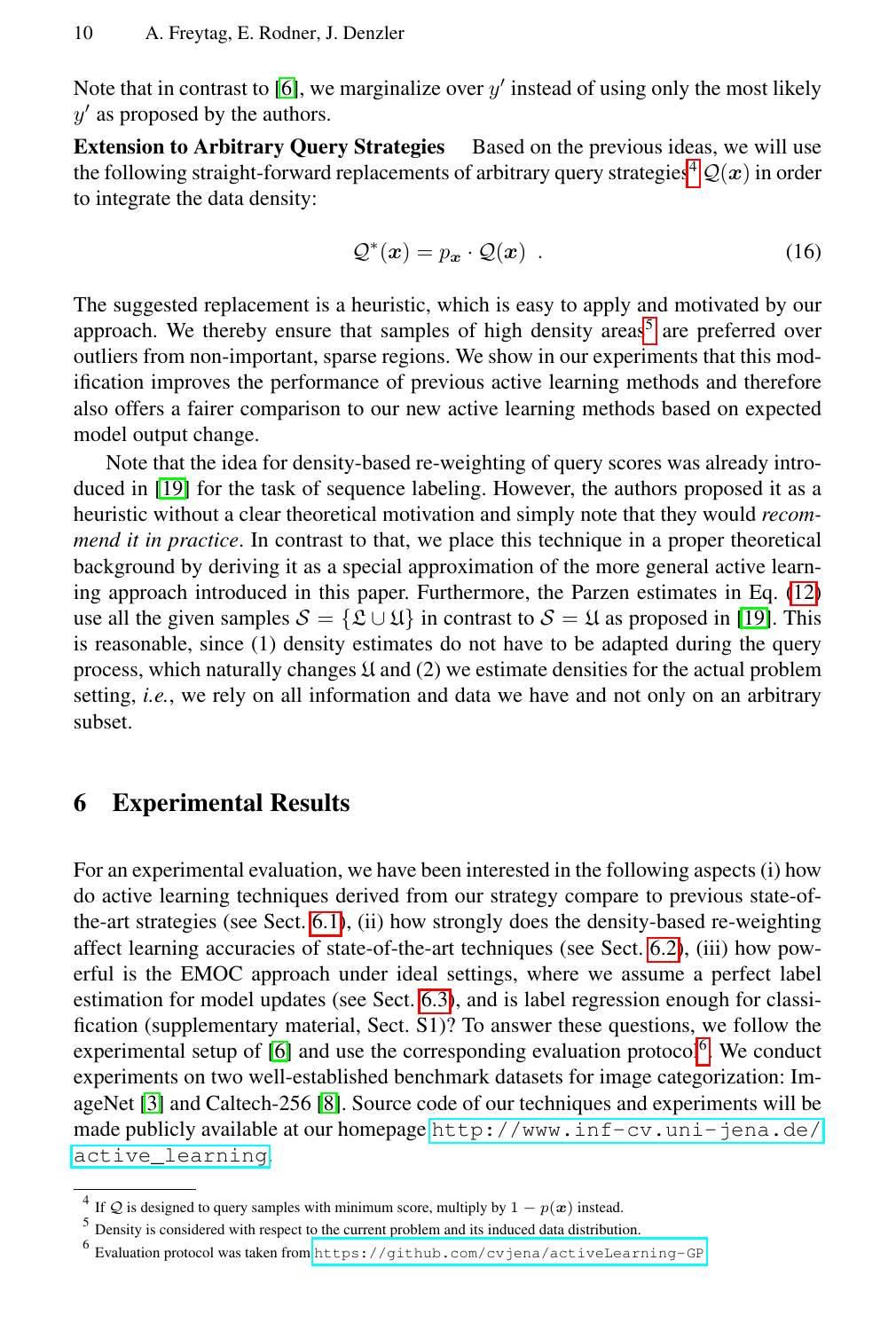

<span id="page-10-2"></span>Fig. 3. Active Learning on binary tasks derived from ImageNet (*left*) and Caltech 256 (*right*) . We compare against active learning strategies 'rapid exploration', 'maximum uncertainty', 'maximization of expected model change', and 'reduction of estimated classification error'. See text for further details. The figure is best viewed in color.

#### <span id="page-10-0"></span>6.1 Comparison to State-of-the-art

Experimental Setup As done in [\[6\]](#page-14-9), we derive 100 random binary tasks from the ImageNet challenge consisting of a single positive and 9 negative classes. Every task is repeated with 10 random initializations, which finally results in 1,000 experiments to allow for reliable conclusions. Images are represented using the publicly available bag-of-words-features of  $ILSVRC 2010<sup>7</sup>$  $ILSVRC 2010<sup>7</sup>$  $ILSVRC 2010<sup>7</sup>$  and we evaluate our EMOC approach when using GP regression models as introduced in Sect. [4.](#page-6-0) In particular, we rely on the exact model output change as introduced in Eq. [\(4\)](#page-5-1) (*EMOC*), its approximation given in Eq. [\(13\)](#page-8-2) (*Fast EMOC*), as well as the density-weighted model change (*GP-impact* · *density*, see Eq. [\(15\)](#page-8-3)), which is an extension of [\[6\]](#page-14-9) derived from the EMOC principle. We compare against passive learning (*random*), which is the naive baseline for all active learning settings. Apart from that, we chose representative state-of-the-art methods for the reviewed strategies: *GP-var* (using examples with a high predictive GP variance) and *GP-unc* (seek for small ratios of predictive GP mean and variance) have been introduced by [\[10\]](#page-14-6) and are representative for the rapid exploration and maximum uncertainty strategy, respectively. Additionally, we compare against the technique introduced in [\[6\]](#page-14-9) (*GP-impact*) for the expected model change strategy, and the approach of [\[16\]](#page-14-4) transferred to GP (*GP-minRisk*) for reduction of estimated classification error principle. See Sect. S4 in the supplementary material for further details of the experimental setup.

Evaluation Active learning curves on tasks derived from ImageNet are shown in the left plot of Fig. [3.](#page-10-2) Dashed curves correspond to strategies existing in the literature, whereas our techniques are plotted in solid lines. First of all, we observe that the rapid exploration strategy leads to worse classification accuracies then passive learning, which indicates the preference of outliers being queried. In contrast, nearly all remaining methods improve random sampling. Interestingly, empirical risk minimization leads to results slightly inferior to passive learning, emphasizing the negative influence of wrongly estimated labels. In contrast, queries based on expected model output change result in a significant improvement, confirming the intuition that samples resulting in different model *responses* are worth being labeled. As argued in Sect. [4,](#page-6-0) this partly orig-

<span id="page-10-1"></span><sup>7</sup> <http://www.image-net.org/challenges/LSVRC/2010>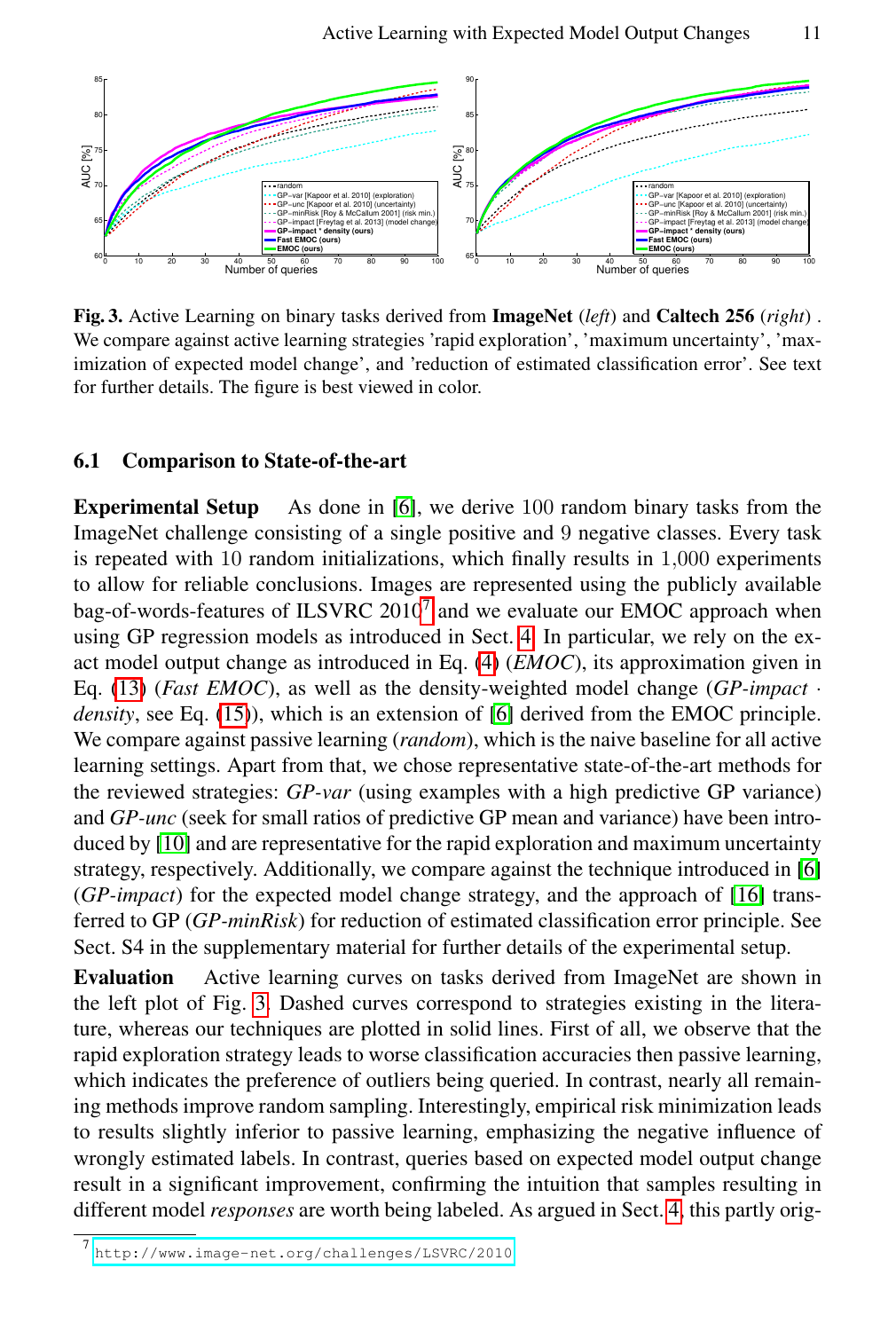<span id="page-11-0"></span>Table 1. Experimental results for ImageNet and Caltech 256: Average AUC value (in %) after 50 queries for 100 random binary tasks averaged over 10 random initializations. (\*) Our approach significantly outperforms all other approaches verified by a paired t-Test and  $p < 10^{-3}$ .

| Strategy                                            |       | ImageNet Caltech 256 |
|-----------------------------------------------------|-------|----------------------|
| Random                                              | 76.83 | 81.70                |
| Predictive variance [10] (GP-var)                   | 73.11 | 77.06                |
| Classification uncertainty [10] (GP-unc)            | 76.97 | 84.31                |
| Reduction of classification error [16] (GP-minRisk) | 76.08 | 84.59                |
| Model change [6] (GP-impact)                        | 78.32 | 84.56                |
| <b>EMOC</b> strategy (Ours) <sup>*</sup>            | 80.03 | 85.88                |

inates from the fact that previous methods focus on less important aspects of unlabeled examples, *e.g.*, looking for unexplainable samples (as done by GP-uncertainty) might result in *interesting* samples, but without a clear relation to improvement of accuracy.

To further verify our findings, we performed experiments with an identical setup on the Caltech-256 dataset and visualized results in the right plot of Fig. [3.](#page-10-2) The results clearly indicate the before-mentioned relation between different active learning approaches. Uncertainty-based strategies obviously have problems querying useful samples if the size of training data is relatively small. Apart from that, the results are consistent with the observations from the ImageNet experiment. In addition, Table [1](#page-11-0) contains average AUC values obtained after 50 queries. Our approach outperforms all other strategies significantly (paired t-Test,  $p < 10^{-3}$ ). It has to be emphasized again that we obtained this result from experiments with 100 different recognition tasks and 10 different initializations. Furthermore, we compare against representative approaches of five active learning strategies.

With respect to the approximations of the EMOC principle, we further observe that for few labeled data in the ImageNet experiment, the approximation performs better then the exact EMOC scores, whereas for a larger number the relation switches. This suggests that the introduced approximations are less affected by randomly initialized training sets, whereas exact EMOC scores are especially valuable when the current model can be trained more robustly.

Evaluation in a one-vs-all Scenario We also evaluated our approach in binary tasks created in a one-vs-all manner as done by [\[10\]](#page-14-6) (see supplementary material for further details). As can be seen in Fig. [4,](#page-12-3) we observe a similar performance benefit of our methods as in the previous experiments. Visualizations of queried images for the airplane task as well as some hand-picked, interesting queries for remaining scenarios are given in the supplementary material (see Sect. S5, Fig. 1).

Runtime Evaluation An empirical comparison of computation times<sup>[8](#page-11-1)</sup> for the derived methods when querying the first sample in the previous experiments is given in Table [2.](#page-12-0) As expected, exact EMOC computation is significantly slower than its approximated versions, which are as fast as existing strategies. Furthermore, the asymptotic time reveals that in case of a large number  $u$  of unlabeled examples, Fast EMOC should be the method of choice, because the selection time only depends linearly on the num-

<span id="page-11-1"></span><sup>8</sup> Computation times have been measured using a Matlab implementation on a 3.4 GHz CPU without parallelization and excluding precomputed kernel values.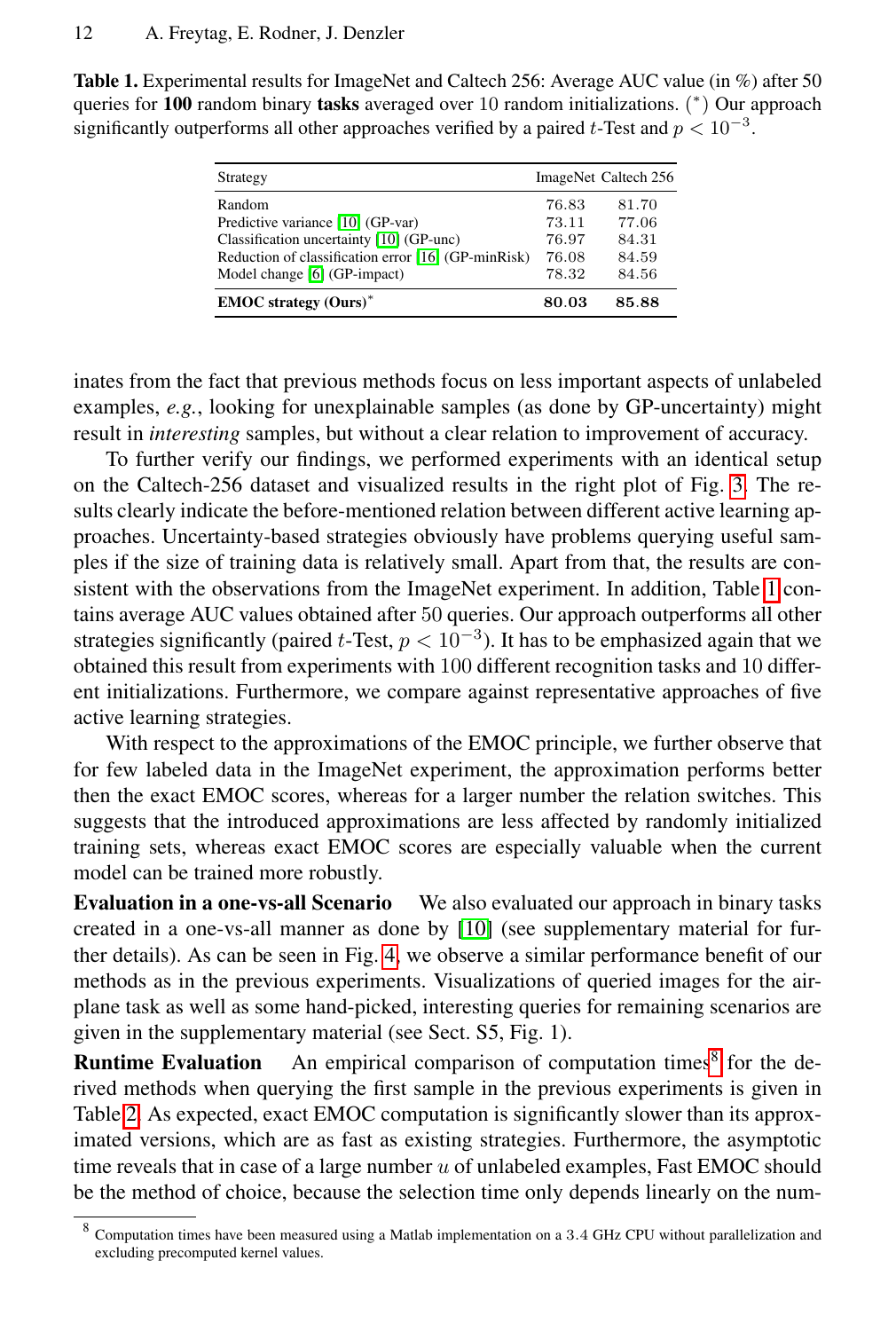

<span id="page-12-3"></span>Fig. 4. Active learning improvement over passive baseline after 20 queries for 30 one-vs-all binary tasks derived from Caltech-256. *Left:* Results on all 30 individual classes with our Fast EMOC technique. *Right:* Averaged results for all compared techniques.

<span id="page-12-0"></span>Table 2. Computation times needed performing active selection with our method and approxima-tions (Sect. [4\)](#page-6-0) and  $n$  labeled examples as well as  $u$  unlabeled examples.

| Method                          | <b>GP-impact</b> [6]         | $[6] \cdot density$          | <b>Fast EMOC</b>             | <b>EMOC</b>                         |
|---------------------------------|------------------------------|------------------------------|------------------------------|-------------------------------------|
| <b>Time</b> $(n = 10, u = 990)$ | $7.81 \cdot 10^{-4}$ s       | $7.64 \cdot 10^{-4}$ s       | $8.08 \cdot 10^{-4}$ s       | $2.38 \cdot 10^{-2}$ s              |
| <b>Asymptotic time</b>          | $\mathcal{O}(n^2\mathbf{u})$ | $\mathcal{O}(n^2\mathbf{u})$ | $\mathcal{O}(n^2\mathbf{u})$ | $\mathcal{O}(n^2u + n\mathbf{u}^2)$ |

ber of unlabeled samples. The approach of [\[16\]](#page-14-4) has the same asymptotic time as exact EMOC, but we observed a speed-up of 1.6 over [\[16\]](#page-14-4) in practice.

#### <span id="page-12-1"></span>6.2 Importance of Density-based Re-weighting

As mentioned earlier, density-based re-weighting of query scores is not limited to our introduced strategies, but can be extended to arbitrary active learning techniques. In the left plot of Fig. [5,](#page-13-0) we show the resulting gains when applying the re-weighting scheme to GP active learning strategies introduced in the literature. First of all, we observe that learning results are improved in almost all cases. Apart from this, it is also intuitive why some of the methods can only benefit from the heuristic in late stages of learning (like *GP-var*), whereas others can draw a partial advantage in early stages (*e.g.*, *GP-impact*). For example, as stated in [\[6\]](#page-14-9), relying on the highest estimated model change leads to an implicit balancing between exploration and exploitation. Consequently, in early stages of learning, where the exploration aspect is usually more important, the density-based re-weighting leads to exploration more focused on dense clusters than on outliers. In later stages, where exploration is less necessary, a focus too strong on dense regions is also less important and might even decrease performance.

#### <span id="page-12-2"></span>6.3 Ideal EMOC

In a last experiment, we analyze the performance of our approach for a perfect estimation of model updates, *i.e.*, an artificial setup with known labels  $y'$ . Although we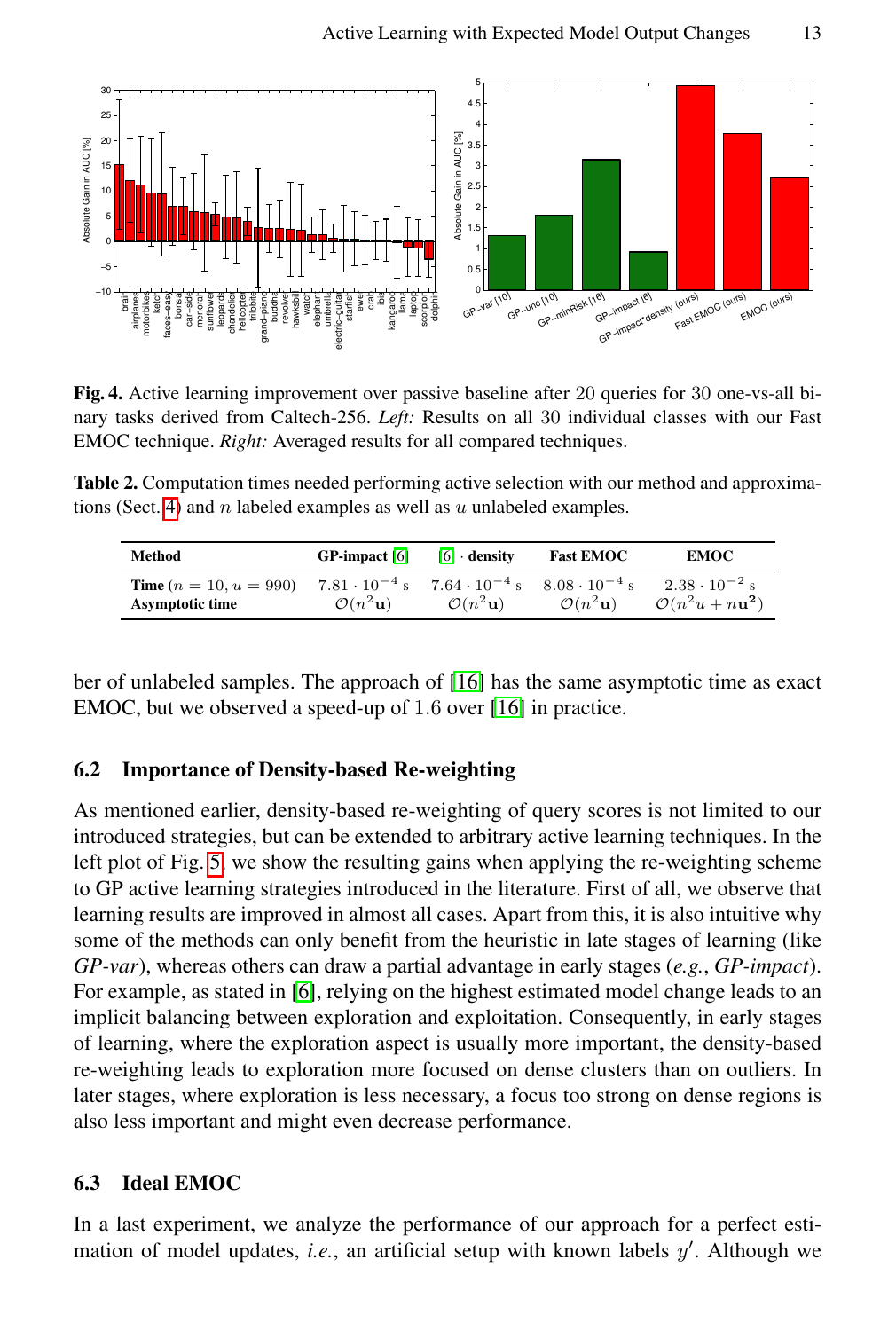

<span id="page-13-0"></span>Fig. 5. *Left*: Gain of density-based re-weighting of active learning scores for several active learning strategies. *Right*: Performance of our EMOC method in a real active learning setting with unknown label  $y'$  (EMOC), when label  $y'$  is known during selection with EMOC (Ideal EMOC), and when the ground-truth label is used to greedily maximize AUC (AUC oracle).

could directly use them for performance optimization on  $\mathfrak{U}$ , we are instead interested in the upper bound for EMOC. Therefore, we follow the previous experimental setup, and replace the expectation over possible labels in Eq. [\(1\)](#page-4-2) by ground-truth labels for the unlabeled pool. As can be seen in the right plot of Fig. [5,](#page-13-0) working with correct label estimations again significantly improves learning rates. This observation is interesting by considering the experimental results in Sect. [6.1,](#page-10-0) where the EMOC strategy already outperformed existing techniques. Consequently, it would be highly beneficial to better infer unknown labels, especially if only few labeled samples are available and the initial model might be learned poorly. The right plot of Fig. [5](#page-13-0) also contains the results of a perfect AUC oracle, where examples are chosen that maximize the AUC performance on U. The plot of this method is the upper bound for all myopic active learning methods.

### 7 Conclusions

We presented a new general active learning strategy based on calculating the expected change of model outputs when an unlabeled example would be labeled and incorporated. The main motivation is that examples with a high overall impact on the model *outputs* are most informative during learning. Our approach is flexible and allowed us to derive several new active learning methods. In particular, we showed how to compute expected model output changes efficiently for Gaussian process regression models. An extensive experimental evaluation revealed that our strategies outperform several existing active learning techniques on established benchmark datasets for image categorization. We further showed that density-based re-weighting of arbitrary active learning scores can be derived as a rough approximation of our introduced approach and presented its benefits. We conclude that our general strategy for active learning – to query samples which lead to the highest change of model responses – is beneficial in scenarios, where collecting labeled data is expensive or time-consuming.

For future research, several directions are possible: (1) combining our strategy with others in a reinforcement learning scheme [\[1](#page-14-5)[,4\]](#page-14-8), (2) improved estimation of class labels for unlabeled samples using semi-supervised learning [\[23\]](#page-15-4), (3) active learning for regression and multi-class classification tasks by testing other loss functions, and (4)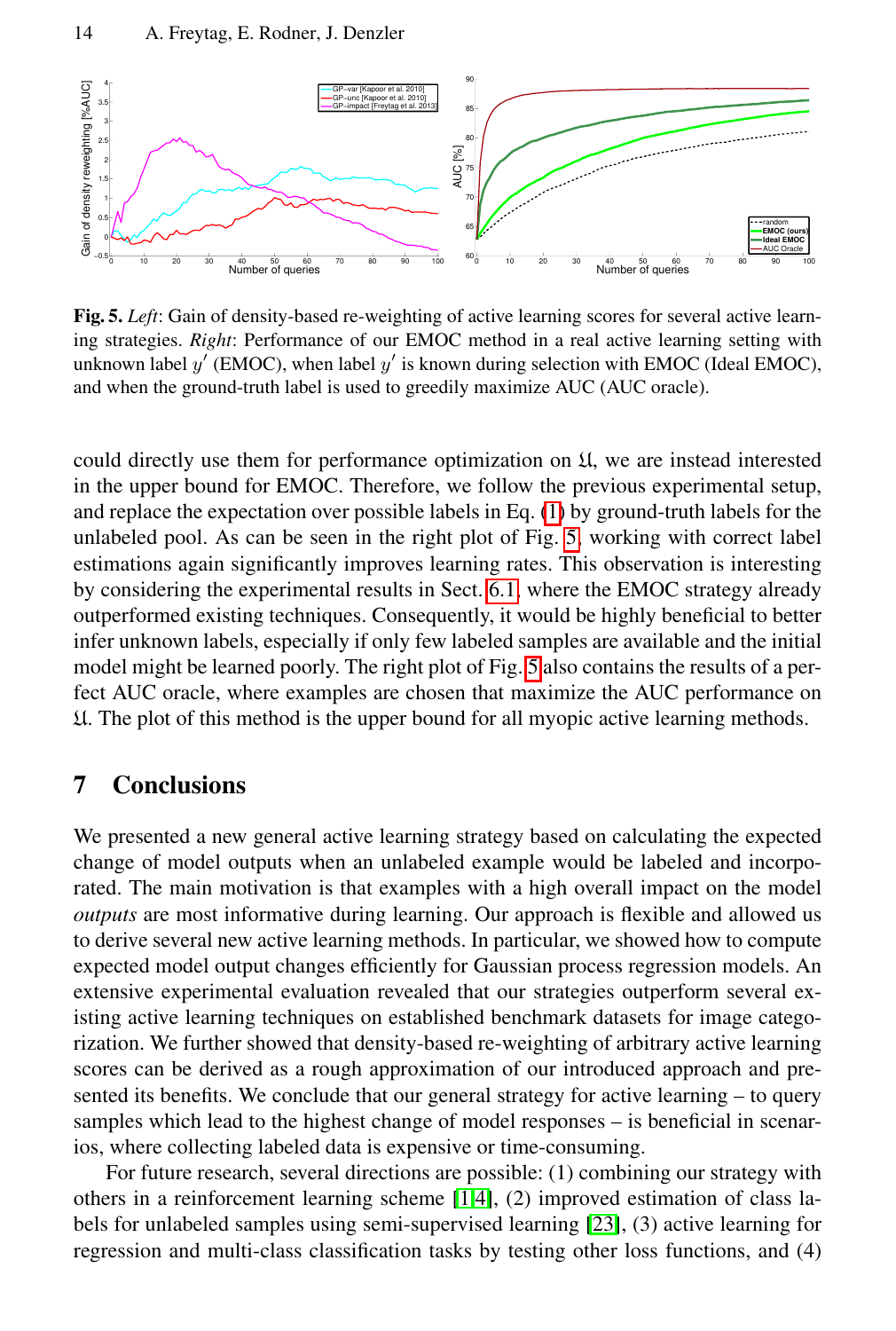using sparsification techniques or efficient kernel evaluations [\[14,](#page-14-16)[5\]](#page-14-17) to speed up evaluation in the presence of large-scale data, such as the whole ImageNet dataset

## References

- <span id="page-14-5"></span>1. Baram, Y., El-Yaniv, R., Luz, K.: Online choice of active learning algorithms. Journal of Machine Learning Research (JMLR) 5, 255–291 (Dec 2004)
- <span id="page-14-0"></span>2. Deng, J., Berg, A., Li, K., Fei-Fei, L.: What does classifying more than 10,000 image categories tell us? In: European Conference on Computer Vision (ECCV). pp. 71–84 (2010)
- <span id="page-14-14"></span>3. Deng, J., Dong, W., Socher, R., Li, L.J., Li, K., Fei-Fei, L.: Imagenet: A large-scale hierarchical image database. In: Conference on Computer Vision and Pattern Recognition (CVPR) (2009)
- <span id="page-14-8"></span>4. Ebert, S., Fritz, M., Schiele, B.: Ralf: A reinforced active learning formulation for object class recognition. In: Conference on Computer Vision and Pattern Recognition (CVPR). pp. 3626–3633 (2012)
- <span id="page-14-17"></span>5. Freytag, A., Rodner, E., Bodesheim, P., Denzler, J.: Rapid uncertainty computation with gaussian processes and histogram intersection kernels. In: Asian Conference on Computer Vision (ACCV). pp. 511–524 (2012)
- <span id="page-14-9"></span>6. Freytag, A., Rodner, E., Bodesheim, P., Denzler, J.: Labeling examples that matter: Relevance-based active learning with gaussian processes. In: German Conference on Pattern Recognition (GCPR). pp. 282–291 (2013)
- <span id="page-14-3"></span>7. Göring, C., Rodner, E., Freytag, A., Denzler, J.: Nonparametric part transfer for fine-grained recognition. In: Conference on Computer Vision and Pattern Recognition (CVPR). p. (accepted for publication) (2014)
- <span id="page-14-15"></span>8. Griffin, G., Holub, A., Perona, P.: Caltech-256 object category dataset. Tech. Rep. 7694, California Institute of Technology (2007)
- <span id="page-14-13"></span>9. Hariharan, B., Malik, J., Ramanan, D.: Discriminative decorrelation for clustering and classfication. In: European Conference on Computer Vision (ECCV) (2012)
- <span id="page-14-6"></span>10. Kapoor, A., Grauman, K., Urtasun, R., Darrell, T.: Gaussian processes for object categorization. International Journal of Computer Vision (IJCV) 88, 169–188 (2010)
- <span id="page-14-1"></span>11. Krizhevsky, A., Sutskever, I., Hinton, G.E.: Imagenet classification with deep convolutional neural networks. In: Advances in Neural Information Processing Systems (NIPS) (2012)
- <span id="page-14-11"></span>12. Plackett, R.L.: Some theorems in least squares. Biometrika 37(1/2), pp. 149–157 (1950)
- <span id="page-14-10"></span>13. Rasmussen, C.E., Williams, C.K.I.: Gaussian Processes for Machine Learning. Adaptive Computation and Machine Learning, The MIT Press, Cambridge, MA, USA (01 2006)
- <span id="page-14-16"></span>14. Rodner, E., Freytag, A., Bodesheim, P., Denzler, J.: Large-scale gaussian process classification with flexible adaptive histogram kernels. In: European Conference on Computer Vision (ECCV). pp. 85–98 (2012)
- <span id="page-14-2"></span>15. Rodner, E., Wacker, E.S., Kemmler, M., Denzler, J.: One-class classification for anomaly detection in wire ropes with gaussian processes in a few lines of code. In: Conference on Machine Vision Applications (MVA). pp. 219–222 (2011)
- <span id="page-14-4"></span>16. Roy, N., McCallum, A.: Toward optimal active learning through sampling estimation of error reduction. In: International Conference on Machine Learning (ICML). pp. 441–448 (2001)
- <span id="page-14-7"></span>17. Schohn, G., Cohn, D.: Less is more: Active learning with support vector machines. In: International Conference on Machine Learning (ICML). pp. 839–846 (2000)
- <span id="page-14-12"></span>18. Schölkopf, B., Smola, A.J.: Learning with kernels: Support Vector Machines, Regularization, Optimization, and beyond. Adaptive Computation and Machine Learning, The MIT Press, Cambridge, MA, USA (12 2002)